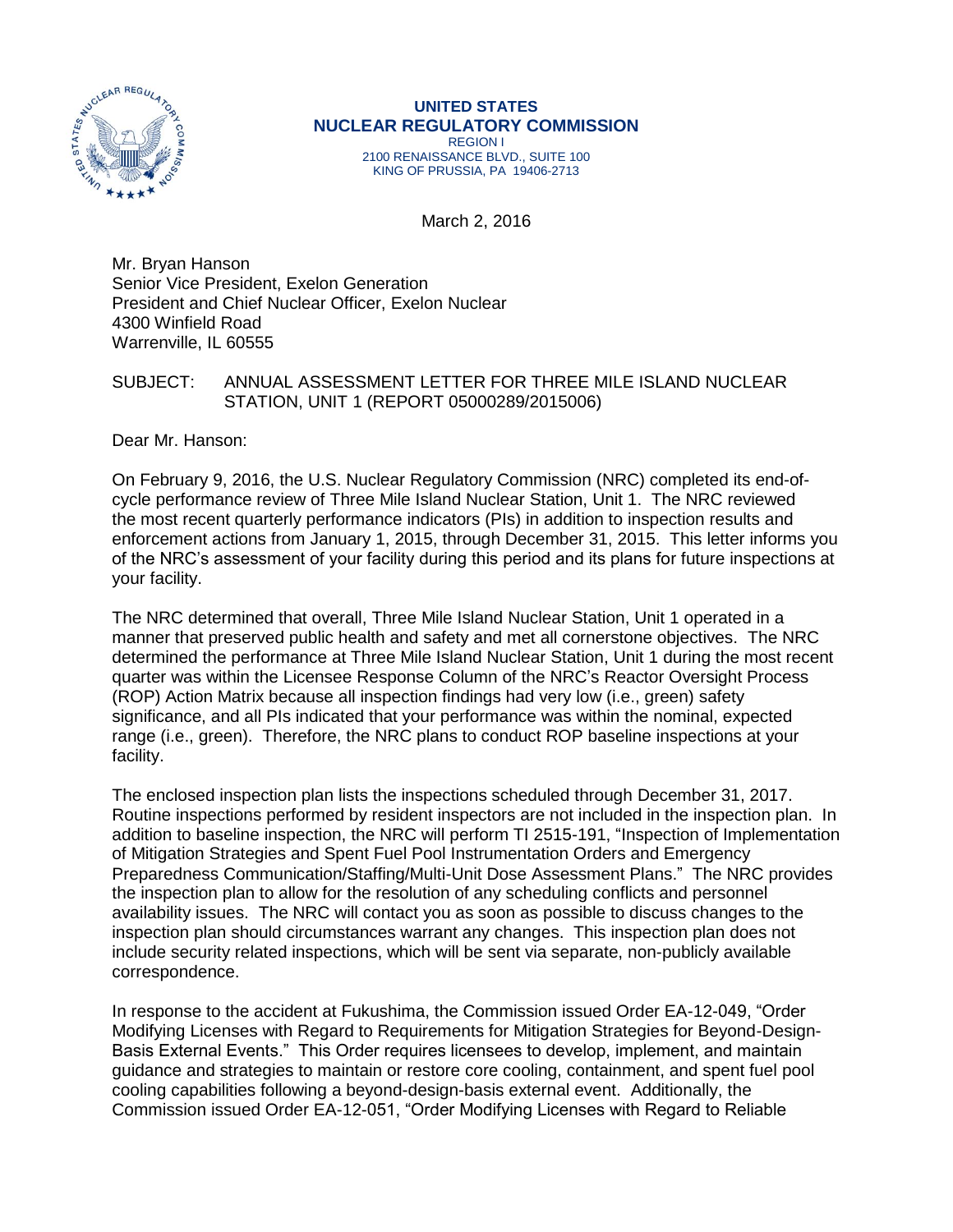Spent Fuel Pool Instrumentation." This Order requires licensees to have a reliable means of remotely monitoring wide-range Spent Fuel Pool levels to support effective prioritization of event mitigation and recovery actions in the event of a beyond-design-basis external event. The NRC is conducting audits of licensee efforts towards compliance with these Orders. The audit was completed August 10 -14, 2015, for Three Mile Island Nuclear Station, Unit 1, and the information gathered will aid staff in development of the Final Safety Evaluation for the site. After the NRC staff receives the Final Compliance letter for the site, the Final Safety Evaluation will be issued. Then, the NRC staff will confirm through inspections the full implementation of the orders mentioned above by performing TI 2515-191, "Inspection of the Implementation of Mitigating Strategies and Spent Fuel Pool Instrumentation Orders and Emergency Preparedness Communications/Staffing/Multi-Unit Dose Assessment Plans."

In accordance with Title 10 of the *Code of Federal Regulations* (10 CFR) 2.390 of the NRC's "Rules of Practice," a copy of this letter will be available electronically for public inspection in the NRC Public Document Room or from the Publicly Available Records (PARS) component of NRC's document system (ADAMS). ADAMS is accessible from the NRC Web site at <http://www.nrc.gov/reading-rm/adams.html> (the Public Electronic Reading Room).

Please contact me at (610) 337-5046 with any questions you have regarding this letter.

Sincerely,

### */RA/*

Silas R. Kennedy, Chief Projects Branch 6 Division of Reactor Projects

Docket Nos.: 50-289 License Nos.: DPR-50

Enclosure: Three Mile Island Nuclear Station Inspection/Activity Plan

cc w/encl: Distribution via ListServ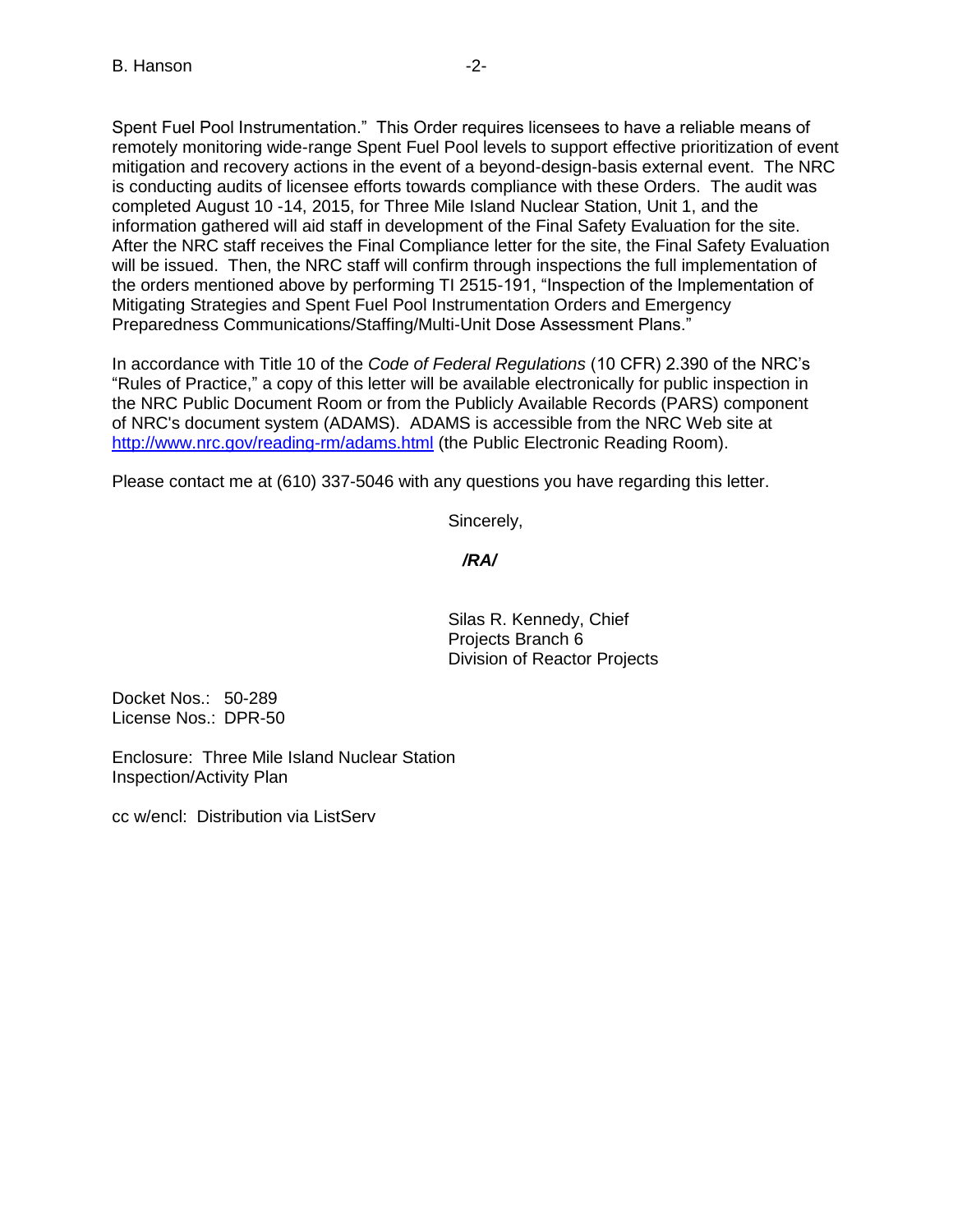Spent Fuel Pool Instrumentation." This Order requires licensees to have a reliable means of remotely monitoring wide-range Spent Fuel Pool levels to support effective prioritization of event mitigation and recovery actions in the event of a beyond-design-basis external event. The NRC is conducting audits of licensee efforts towards compliance with these Orders. The audit was completed August 10 -14, 2015, for Three Mile Island Nuclear Station, Unit 1, and the information gathered will aid staff in development of the Final Safety Evaluation for the site. After the NRC staff receives the Final Compliance letter for the site, the Final Safety Evaluation will be issued. Then, the NRC staff will confirm through inspections the full implementation of the orders mentioned above by performing TI 2515-191, "Inspection of the Implementation of Mitigating Strategies and Spent Fuel Pool Instrumentation Orders and Emergency Preparedness Communications/Staffing/Multi-Unit Dose Assessment Plans."

In accordance with Title 10 of the *Code of Federal Regulations* (10 CFR) 2.390 of the NRC's "Rules of Practice," a copy of this letter will be available electronically for public inspection in the NRC Public Document Room or from the Publicly Available Records (PARS) component of NRC's document system (ADAMS). ADAMS is accessible from the NRC Web site at <http://www.nrc.gov/reading-rm/adams.html> (the Public Electronic Reading Room).

Please contact me at (610) 337-5046 with any questions you have regarding this letter.

Sincerely, */RA/* Silas R. Kennedy, Chief Projects Branch 6 Division of Reactor Projects

Docket Nos.: 50-289 License Nos.: DPR-50

Enclosure: Three Mile Island Nuclear Station Inspection/Activity Plan

cc w/encl: Distribution via ListServ

| DISTRIBUTION w/encl: | SShaffer, DRP                       | <b>ROPReports Res</b>      |
|----------------------|-------------------------------------|----------------------------|
| DDorman, RA          | SElkhiamy, DRP                      | DRS Branch Chiefs (6)      |
| DLew, DRA            | DWerkheiser, DRP, SRI               | NMcNamara, RI, SLO         |
| MScott, DRP          | LCruz, DRP, Actg RI                 | DTifft, RI, SLO            |
| JColaccino, DRP      | ADiaz, DRP, AA                      | DScrenci, RI, PAO          |
| RLorson, DRS         | Riyengar, RI, OEDO                  | NSheehan, RI, PAO          |
| <b>BSmith, DRS</b>   | <b>RidsNrrPMThreeMileIsland Res</b> | <b>RidsNrrDirsIpab Res</b> |
| SKennedy, DRP        | RidsNrrDorlLpl1-2 Res               | <b>ROPassessment Res</b>   |

DOC NAME: S:\ROP Assessment Meetings\ROP-16 EOC Review\Branch 6\Three Mile Island\TMI ROP-16 Annual Assessment Letter.docx ADAMS Accession No. **ML16054A774** 

| l۷            | <b>SUNSI Review</b>       | Non-Sensitive<br>Sensitive |               |  | <b>Publicly Available</b><br>Non-Publicly Available |
|---------------|---------------------------|----------------------------|---------------|--|-----------------------------------------------------|
| <b>OFFICE</b> | RI/DRP                    | RI/DRP                     | RI/DRP        |  |                                                     |
| <b>NAME</b>   | DWerkheiser/ DW via email | SShaffer/SWS               | SKennedy/ SRK |  |                                                     |
| <b>DATE</b>   | 02/23/16                  | 02/23/16                   | 02/23/16      |  |                                                     |

OFFICIAL RECORD COPY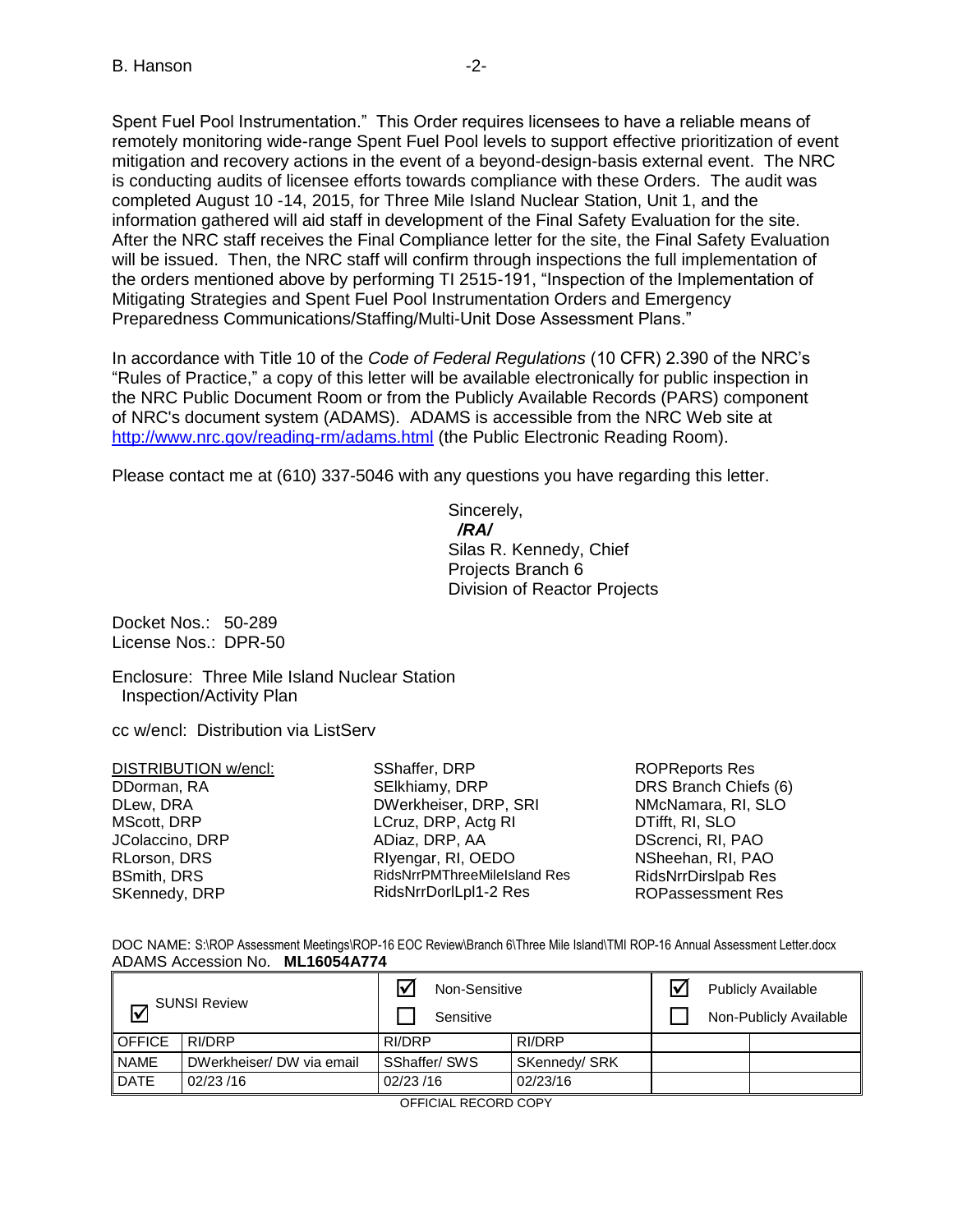**Page 1 of 2 01/20/2016 08:39:28 Report 22**

# **Three Mile Island Inspection / Activity Plan 01/01/2016 - 12/31/2017**

| Unit<br>Number | Start      | <b>Planned Dates</b><br>End | <b>Inspection Activity</b> |                 | Title                                                                                             | No. of Staff<br>on Site  |
|----------------|------------|-----------------------------|----------------------------|-----------------|---------------------------------------------------------------------------------------------------|--------------------------|
|                |            |                             | 7111117T                   |                 | - PERMANENT PLANT MODIFICATIONS                                                                   | 3                        |
|                | 01/25/2016 | 01/29/2016                  | IP 7111117T                |                 | Evaluations of Changes, Tests, and Experiments and Permanent Plant Modifications                  |                          |
| -1             | 02/08/2016 | 02/12/2016                  | IP 7111117T                |                 | Evaluations of Changes, Tests, and Experiments and Permanent Plant Modifications                  |                          |
|                |            |                             | 71124                      |                 | - RAD SAFETY INSPECTION                                                                           | 1                        |
|                | 02/08/2016 | 02/12/2016                  | IP 71124.06                |                 | Radioactive Gaseous and Liquid Effluent Treatment                                                 |                          |
| $\mathbf{1}$   | 02/08/2016 | 02/12/2016                  | IP 71151-PR01              |                 | <b>RETS/ODCM Radiological Effluent Occurrences</b>                                                |                          |
|                |            |                             | <b>EP PROG</b>             |                 | - EP PROGRAM INSPECTION                                                                           | 1                        |
|                | 02/22/2016 | 02/26/2016                  | IP 7111402                 |                 | Alert and Notification System Testing                                                             |                          |
|                | 02/22/2016 | 02/26/2016                  | IP 7111403                 |                 | Emergency Preparedness Organization Staffing and Augmentation System                              |                          |
| -1             | 02/22/2016 | 02/26/2016                  | IP 7111405                 |                 | Correction of Emergency Preparedness Weaknesses and Deficiencies                                  |                          |
|                |            |                             | 71152BI                    | - PI&R BIENNIAL |                                                                                                   | $\overline{\phantom{a}}$ |
|                | 05/02/2016 | 05/06/2016                  | IP 71152B                  |                 | Problem Identification and Resolution                                                             |                          |
| -1             | 05/16/2016 | 05/20/2016                  | IP 71152B                  |                 | Problem Identification and Resolution                                                             |                          |
|                |            |                             | 71124                      |                 | - RAD SAFETY INSPECTION                                                                           | 1                        |
| -1             | 05/23/2016 | 05/27/2016                  | IP 71124.01                |                 | Radiological Hazard Assessment and Exposure Controls                                              |                          |
|                | 05/23/2016 | 05/27/2016                  | IP 71124.02                |                 | Occupational ALARA Planning and Controls                                                          |                          |
|                | 05/23/2016 | 05/27/2016                  | IP 71124.03                |                 | In-Plant Airborne Radioactivity Control and Mitigation                                            |                          |
|                | 05/23/2016 | 05/27/2016                  | IP 71124.04                |                 | Occupational Dose Assessment                                                                      |                          |
|                |            |                             | 711110T                    |                 | - TRIENNIAL HEAT SINK                                                                             | 1                        |
| $\mathbf 1$    | 07/18/2016 | 07/22/2016                  | IP 7111107T                |                 | <b>Heat Sink Performance</b>                                                                      |                          |
|                |            |                             | 71124                      |                 | - RAD SAFETY INSPECTION                                                                           |                          |
| -1             | 08/08/2016 | 08/12/2016                  | IP 71124.05                |                 | Radiation Monitoring Instrumentation                                                              |                          |
|                |            |                             | TI-191                     |                 | - FUKUSHIMA LESSONS-LEARNED                                                                       |                          |
| $\mathbf 1$    | 08/15/2016 | 08/19/2016                  | IP 2515/191                |                 | Inspection of Licensee's Responses to Order EA-12-049, EA-12-051 & EP Info Request March 12, 2012 |                          |
|                |            |                             | 71124                      |                 | - RAD SAFETY INSPECTION                                                                           | 1                        |
|                | 11/14/2016 | 11/18/2016                  | IP 71124.01                |                 | Radiological Hazard Assessment and Exposure Controls                                              |                          |
|                | 11/14/2016 | 11/18/2016                  | IP 71124.02                |                 | Occupational ALARA Planning and Controls                                                          |                          |
|                | 11/14/2016 | 11/18/2016                  | IP 71124.03                |                 | In-Plant Airborne Radioactivity Control and Mitigation                                            |                          |
|                | 11/14/2016 | 11/18/2016                  | IP 71124.04                |                 | Occupational Dose Assessment                                                                      |                          |
| -1             | 11/14/2016 | 11/18/2016                  | IP 71151-OR01              |                 | Occupational Exposure Control Effectiveness                                                       |                          |
|                |            |                             | 6/26EXAM                   |                 | - TMI INITIAL EXAM                                                                                | 4                        |
|                | 05/29/2017 | 06/02/2017                  | U01944                     |                 | FY17-TMI INITIAL OPERATOR LICENSING EXAM                                                          |                          |
|                | 06/26/2017 | 07/07/2017                  | U01944                     |                 | FY17-TMI INITIAL OPERATOR LICENSING EXAM                                                          |                          |

This report does not include INPO and OUTAGE activities.

This report shows only on-site and announced inspection procedures.